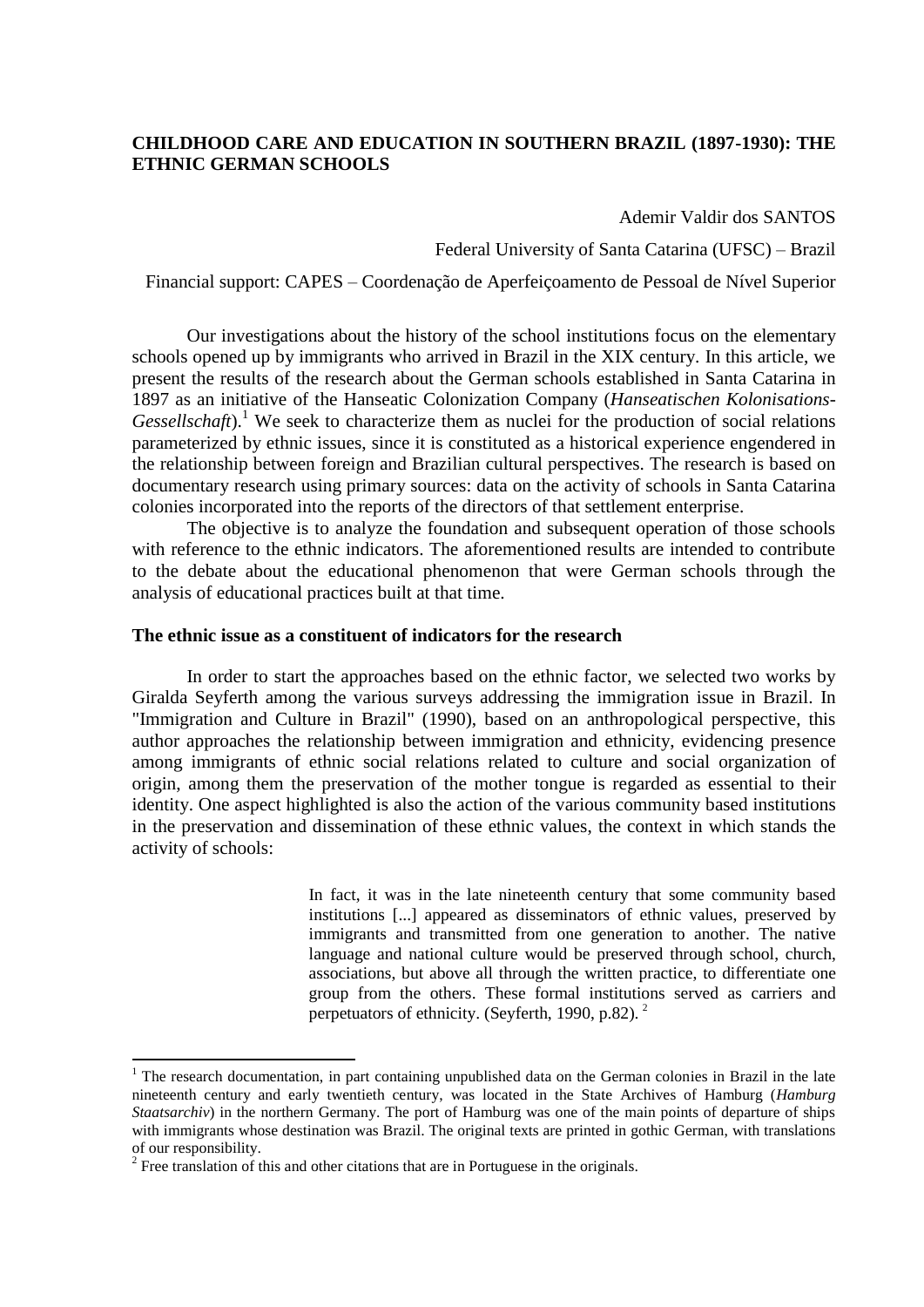Similarly, in "The conflictive history of the constitution of the German-Brazilian ethnicity" (2003), Seyferth related social, economic, political and cultural aspects of German colonization in ethnicity. She states that since the arrival of several groups of German immigrants during the nineteenth century to the years of nationalization campaign in New State, many conflicts have been marked by ethnic perspectives. This is how appears the socalled ethnocentrism, what is considered as a view of the facts that leads people to consider their own group as the center of everything, comparing and evaluating all the others with reference to it. And also situates the German school as the social institution essential to the maintenance of ethnic features, especially as responsible for the preservation of the foreign language.

The inclusion of ethnic factors in the analysis of immigration marks the approach of Willems, dedicated primarily to the study of the German presence in Brazil. In his opinion, the contacts between societies culturally different configured phenomena of acculturation and assimilation. At the beginning of "The acculturation of the Germans in Brazil" (1980), he rescues a fundamental theory linked to ethnicity, advocating a critical treatment of ethnocentric perspective as necessary to understand the historical aspects associated with Germanic immigration.

The ethnic issue is also considered as fundamental in Kreutz's work:

The choice of ethnicity as a category of analysis in education does not preclude or supersede the categories of class, gender and others. But it helps, on the other hand, to broaden the perspective of analysis, with the potential to detect aspects of the plot and the actions of human relations from experiences and symbols. Means an advance in methodological effort to help understand how the school and the educational process have developed in relation to cultural differentiation. (Kreutz, 1999, p.80).

Exploring the production of these three authors we identify theoretical and methodological connections, among which we highlight the close relationship between the concepts and approaches of the triad ethnicity, culture and identity. According to Seyferth, the relations between German immigrants and Brazilian population resulted in social, political and cultural expressions of "Germanity" (*Deutschtum*) and the German-Brazilian Germanity (*Deutschbrasilianertum*), manifestations of ethnicity configured so quarrelsome during the historical process. For Willems, it is possible to link the ongoing contacts between different cultures or different ethnic origins and the possibilities for conservation of cultural identity. And according to Kreutz, the multiplicity of cultures in the relational process establishes the ethnic element as a constitutive element of social dynamics around an axis which is the cultural dimension, with an ethnic-cultural identity "source of meaning and construction of reality, even if it is marginalized "(1999, p.80).

We have built a set of ethnic indicators, initially based on references cited, but later adding theoretical and methodological parameters related to our own research in this field. According to this perspective, addressing aspects of ethnicity means: a) paying attention to the perspective of relations between individuals and social groups considering their language, their usages and traditions, their religion, their social institutions; b) combining, simultaneously , multiple relational database of social practices to feelings of belonging to the same people or nation, when this kind of relation is defined by inbreeding, by the fact of living in a same geographical place and by a constitutive or historical process of relations on the economic, social and political levels; c) sharing symbolic and material data elements that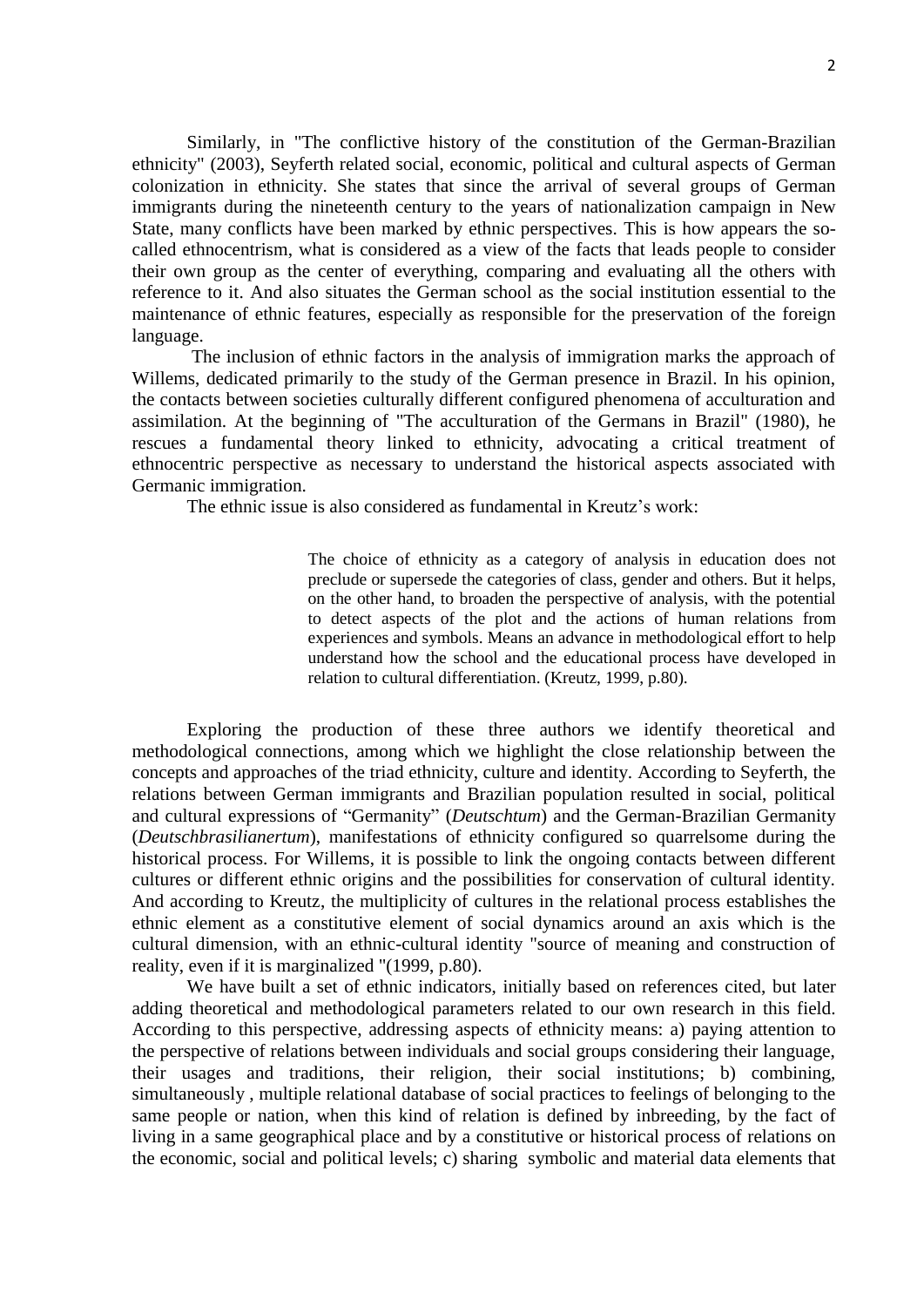express meanings on relational processes within the culture d) analyze the gendering of cultural production and reproduction considering the same dynamics of its operation, taking into account the interferences constraints and interests of individuals and social groups.

Given the assumptions presented, we pass to the description and analysis of an experience of implementation and performance of elementary schools in the context of German settlement in Santa Catarina.

#### **Colonization as birthplace of German schools**

German immigration imposed colonization scenarios in southern Brazil where the relationships between different cultures took place. In 1897 the Hanseatic Colonization Company negotiated plots of land situated in the north and northeast of Santa Catarina. The 650 000 hectares geographically delimited Colony Hansa (*Kolonie Hansa*) consisted of four distinct regions: Itajai-Hercílio (or Itajahy-Hercílio, which included Hammonia and Neu-Bremen), Itapocu (including the Humboldt district), Hinterland of São Bento and Piraí (Pirahy) (*Die Kolonie Hansa*... 1911, p.3-4).

 The geographical configuration considered existing today, comprise pieces of land currently belonging to the territory of the municipalities of Itajaí, Blumenau, Ibirama, Jaraguá do Sul, Corupá, São Bento do Sul, Presidente Getúlio, Dona Ema and Joinville. Colony Hansa was destined essentially to German immigration and in the first five years, 2085 persons reached the lands reserved for occupancy (PROSPEKT, 1902). In this sense, the experience of colonization fits models already ratified:

> But if there was in Brazil an immigrant ethnicity associated with the scheme of colonization with small properties, this was German. [...] The Germans mostly settled in the country through colonization system and concentrated in some regions of the South. [...] At the beginning, the colonization process was sponsored by the State and only later stepped in private companies. (Seyferth, 2003, p.24).

The founding conditions for the colonial life may be associated with the construction of relations among foreign immigrants and Brazilian leaders. For example, the characterization of the colonies the state policy influenced in its wider social organization, while generating a distinctive cultural element for individuals and groups of immigrants, by positioning them as rural workers, marking a constitutive and historical element for their ethnic identity: the condition of settler (*colono*, in Portuguese).

> One way or another, creating colonies by decree or by allowing private companies to do so, Brazilian government had some control over the process and determined all its rules, and a new identity for immigrants who were directed to settlement areas where they became settlers, later incorporated as an official category synonymous with peasant and assumed, in the South, as the defining identity of farmers of European origin. (Seyferth, 2003, p.26).

Indeed, from Brazilian elites point of view, both in the Imperial period and the first decades of the Republican era, the guidelines of the colonizers projects were oriented by prospects of an ethnic nature, and why not say racial, which were enrolled to justify the choice of the German immigrant as the ideal element for the occupation of the national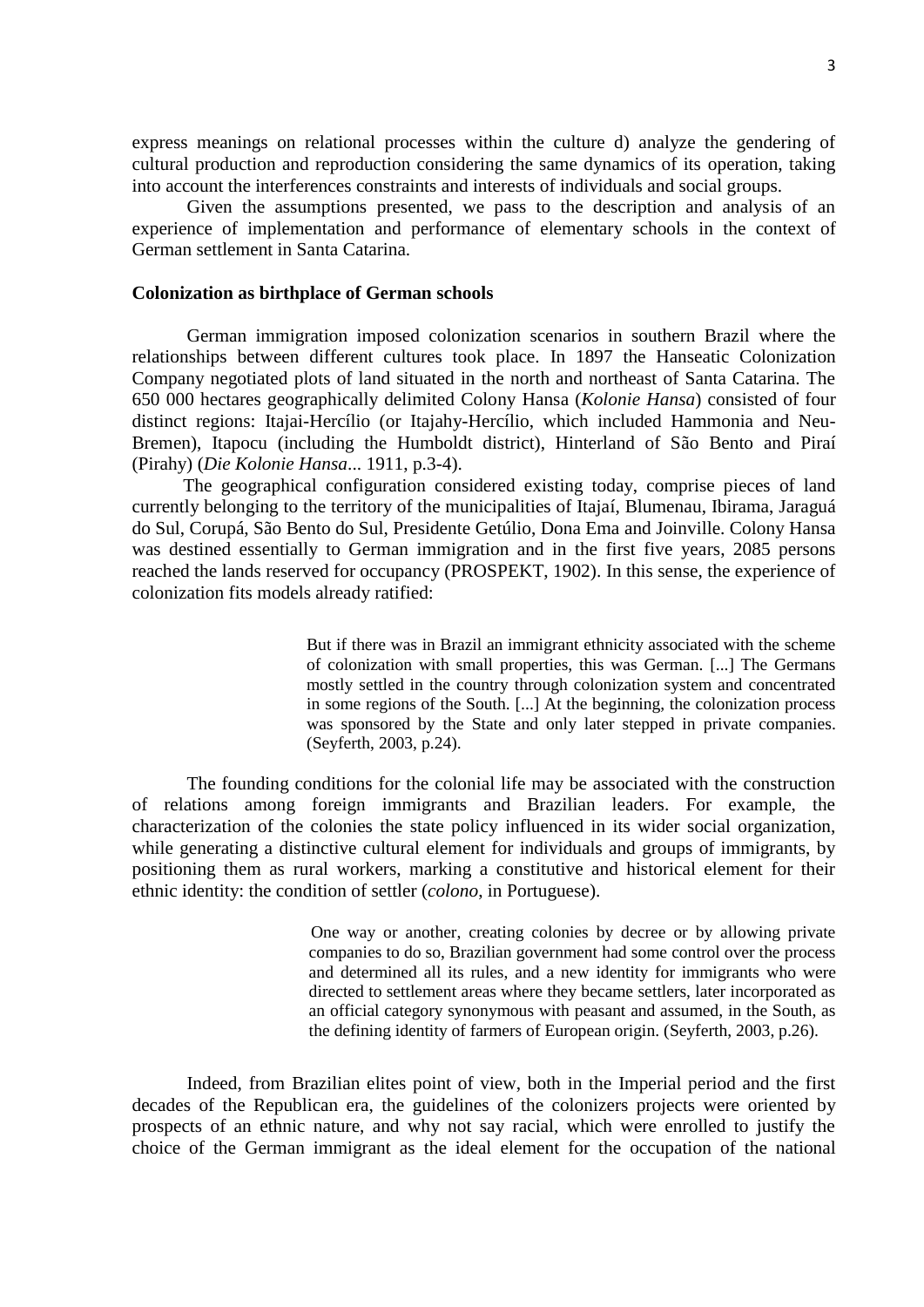territory, since both met a biologically based human characteristic desired at the time - was European, white or white race - as well as had desirable moral attributes such as obedience and love for hard working (cf. Moog, 1961; Ianni, 1972; Roquette Pinto, 1978; Seyferth,  $2003)^{3}$ .

There are many studies about this area, including that of Diégues Junior, which is emblematic, stating that immigration and foreign colonization "contributed to break up the unity, or the monotony of the cultural landscape of Lusitanian origin. The cultural framework of Portuguese base was enriched with other aspects; added to them elements originating of other cultures" (1960, p.351); going further it's argued that the immigration movement was responsible for setting in southern Brazil what was called a "cultural region" distinct also from other parts of the country.

In the colonization movement, the school can be understood as an institution necessary for the progress of business and commerce. But at the same time, it was expected to exercise an explicit social function to attend needs of school for children of German immigrants, who had cultural roots in mainland Europe, which was transplanted. Therefore, we observe that the created schools represented both an initiative of the families in the communities as an investment of commercial character made with financial subsidization by the colonizing company.

In fact, one aspect observed in the Teutonic colonization was the preoccupation with the schools founding up in various regions. Moreover, the priority given to school is considered one of the typical characteristics of communities of German immigrants (cf. Müller, 1994; Rambo, 1994a; Seyferth, 1990).

It's possible to verify in the various reports submitted by the local direction of Colony Hansa that in 1904, what is, within a period of six years after the establishment, there were four schools in Humboldt: the "downtown" (*Stadtplatz*), the Road Isabel (*Isabella-Strasse*), the Road Paul (*Paul-Strasse*) and on the Road Bonpland and Humboldt (*Humboldt und Bonpland Strasse*). In another district, Itajaí-Hercílio, five schools were also working: Hammonia, Sellin, Rafael, Bremen and Neu-Zürich. There was one in São Bento and another in Piraí (*Bericht kolonie der-Direktion HAMMONIA*..., 1905, p. 13).

The initiatives for the establishment of schools by the settlers themselves showed the absence of public educational institutions for elementary or primary education in the context of the Empire and the Old Republic (cf. Nagle, 1974; Schneider, 1983; Werebe, 1995; Willems, 1980). We agree with Seyferth (2003, p.28-9) and his proposal, as impetus for the establishment of schools and other institutions of ethnic background, factors related to the absence of Government conditions in those times, either for the provision of infrastructure in areas of deployment of immigrants or either towards the provision of a school system that could meet the Brazilian population:

> Also, due to the State default, which had a large colonization project with immigrants but, not the resources to run it effectively, the organization of the communities was left to the colonists themselves. This is how the German schools arose with their supporting organizations, associations of character and charity care,

<sup>&</sup>lt;sup>3</sup> It's not my objective here to allude in depth the debate on the issues of economic and political order that nourished the selection criteria that would support the policies of colonization, arguing that immigrants should be more appropriate to the purposes of the Brazilian elite. It's important to remember, however, that the racial issue in vogue in the nineteenth century, as well as discussions on slavery parameters, was employed in various discourses of ideological base.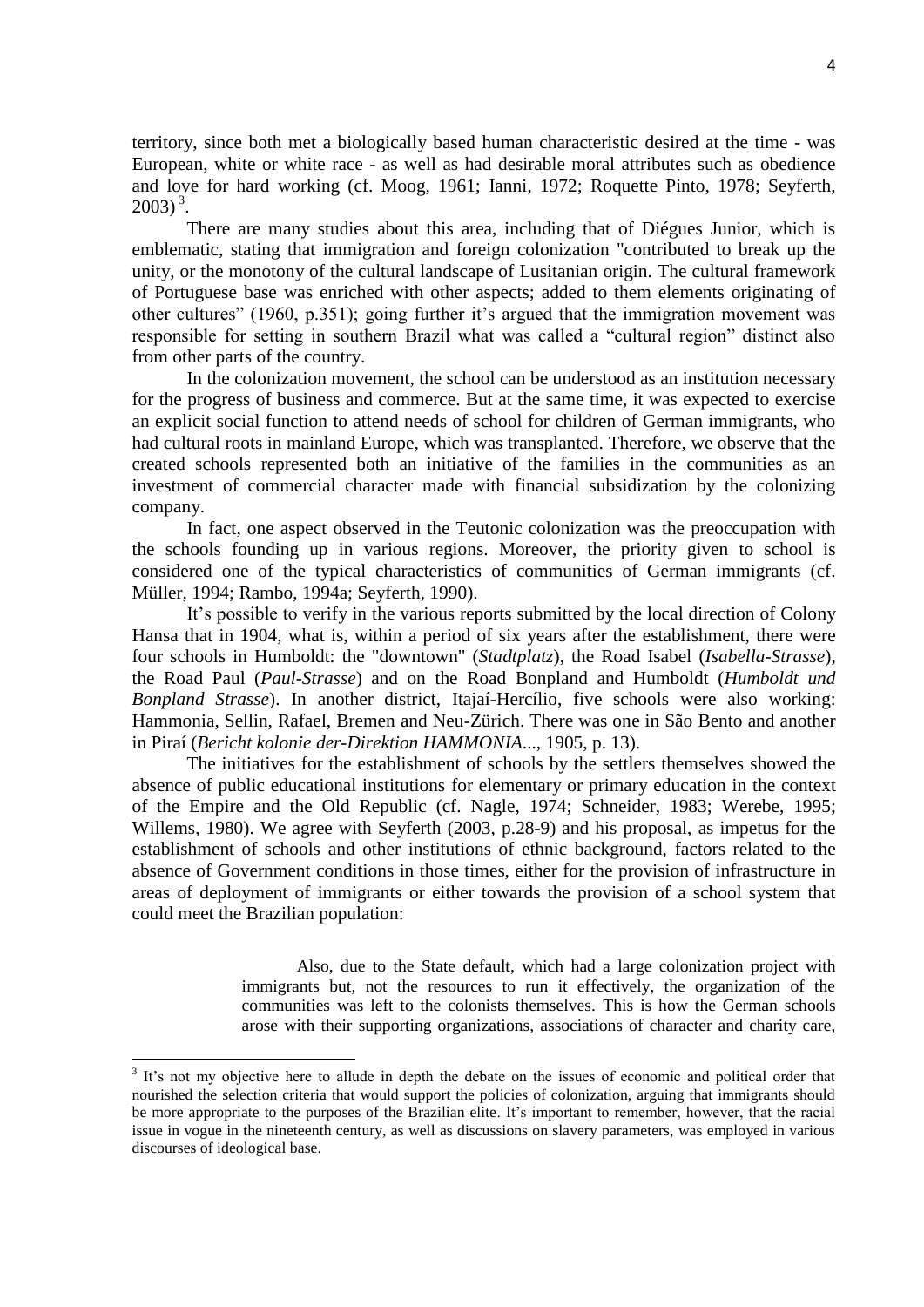the initial organization (both Lutheran and Catholic) religious assistance in community fashion, cultural and recreational associations (such as the chorus, shooting, and gymnastics groups, etc..), newspapers and other publications in the German language, especially in emerging urban centers in colonial areas, but also in the lines and roads inside the colonies.

Willems point of view (1980, p. 279) meets this same perspective: "Frustrated in their expectation of receiving, as in the country of origin, public schools, German immigrants were left alone for solving the problem of schooling".

Concerning to schools opened up in the setting of German colonization in Brazil, Egon Schaden produced analyzes that help us understand their nature. We emphasize his text titled Historical and Sociological Aspects of German-Brazilian Rural School, proposing a typology considering the multiplicity of cultural relations in colonial areas and simultaneously alert to a certain generalization of the approach "German schools":

> The German-Brazilian school system was established in a very complex form. Its remarkable internal differentiation has been often concealed by the current designation of "German school". Given the multiple forms of transition is not easy, in fact, give a satisfactory typology of "German schools" in Brazil. Anyway, there should be at least a distinction between: 1. properly spoken German schools, arising mainly in urban centers and maintained mostly by school corporations; 2. community based or colonial schools, characteristics of the areas of low population density, and, 3. German schools maintained by religious congregations. (SCHADEN, 1966, p.65).

We use his propositions to align the institutions from Colony Hansa to the second category, "corresponding to the genuine German-Brazilian school. Are or were schools generally only primary, initiative founded by the settlers themselves in rural or at most areas of incipient urbanization" (Schaden, p.65-6). In this sense, however, it's accepted and understood that to the desires of the colonists by a community school it was added the support of the Hanseatic Colonization Company, in an environment where the public school was a nonexistent element.

Also studies by Rambo (1996, 1994a) deal with the historical process of the genesis of German-Brazilian community schools, carefully analyzing their nature. The documentation that nourished their investigation focuses on the opening up and evolution of these institutions in Rio Grande do Sul, bringing together elements that are essential for configuring the broader theoretical framework with the German immigration in Brazil's southern regions. Further, it makes possible to identify both similarities and distinctions, which emerge from the analytical comparative process between schools in the scenario of Rio Grande do Sul and those created in Santa Catarina, object of this study. Rambo (1994a, p.9) evokes the ancient roots of the historical process of cultural formation in European regions from where the settlers came, remembering that these "heirs of a rich and vast array of cultural, social, political, artistic and religious, economic traditions, were hard drawn, for centuries." And from this perspective, it was destined to the schools the vital role in the preservation of cultural heritage of immigrants:

> And the way that appeared most efficient to them, they have found in the cultural baggage brought from beyond the ocean: the school. It was a school that served not only to the core of literacy, but represented the effective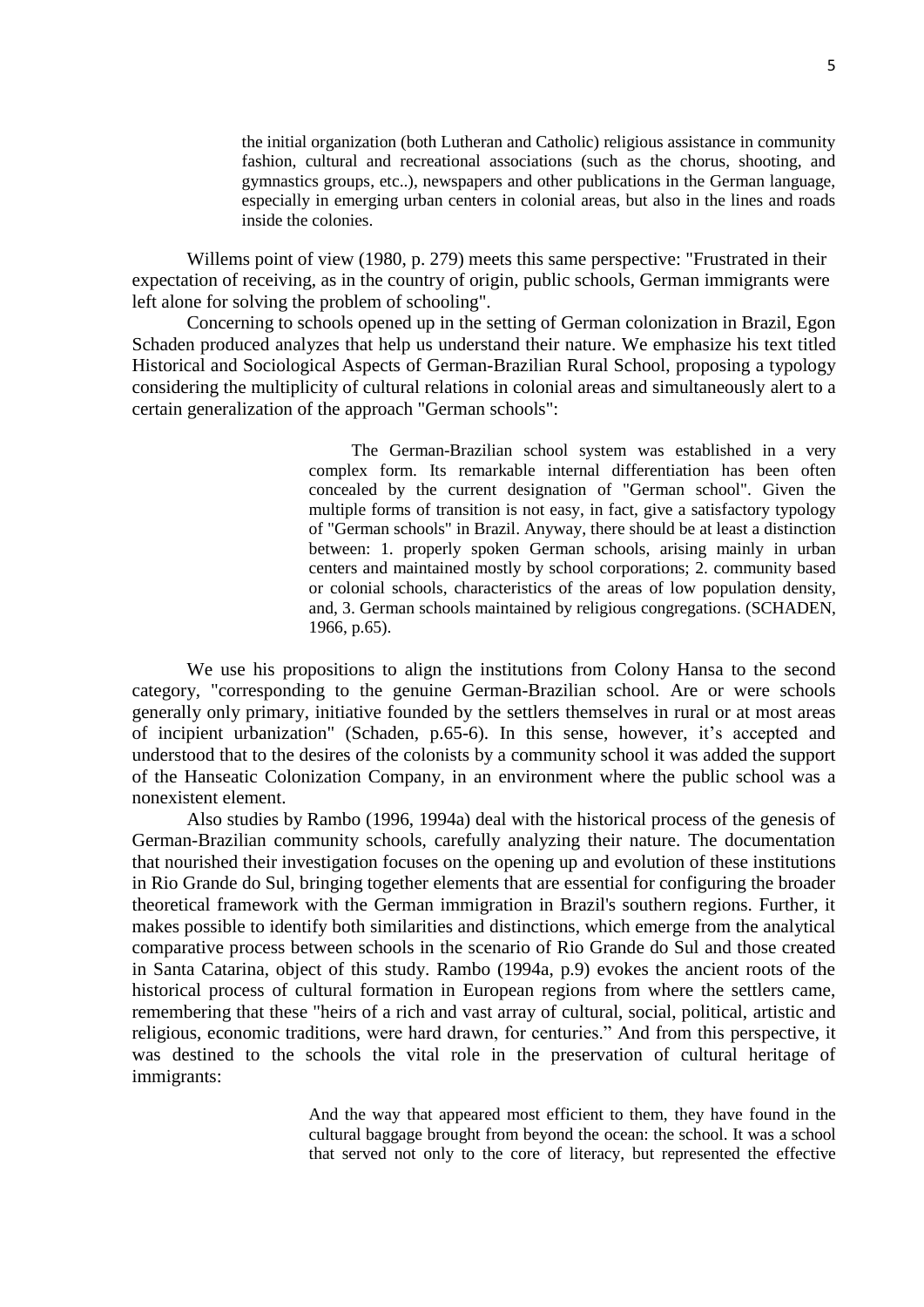antidote to a possible cultural degeneracy. With this gigantic mission in the root, the school of community (*Gemeindeschule*) should be understood and placed in proper parameters of both faiths and which brought so much good to the Teutonic peasants in the first 120 years, and then, after 1940, it is an absence. (Rambo, 1994a, p.14).

The documents analyzed allow us to state that the open up of elementary schools in the Colony Hansa met the theoretical assumptions exposed. Some of them were established by private school associations or societies (*Schulverein* or *Schulgemeinde*), which had as members the local families; others were related to the Lutheran Evangelical Church. But the reports also show that these community based schools received financial support from the Hanseatic Colonization Company. The balance of spending and investment in the colonies presents grants to schools (*Subvention für Schule*), as stated in the annual report of 1901 where the spending of 440 mil-réis (440 thousand-réis) are recorded under this heading. To estimate what represented this investment in schools in total accounted, we analyzed a part of a text that deals with the expenses for specific purposes (*Ausgaben für besondere Zwecke auf der Kolonie*), describing five items. The first one is the school subvention, the following refers to the payment of travel expenses of the clergy of both confessions, recording 328 000 réis, and the third refers to the spends with the cure of settlers illnesses, medicines and medical fees, which totals 182 mil e duzentos mil-réis (182 thousand and two hundred thousand-réis); rates aimed at lawyers in Joinville and São Bento make up the last two items, totaling one million eight hundred thousand-réis. So, expenses totaling two million, seven hundred fifty thousand and two hundred thousand réis were reported. In relation to the total, investment in schools meant 16% (JAHRESBERICHT..., [sd], p.5)<sup>4</sup>.

The initiatives of local communities to open up their own schools were favored by the Company, which may explain the flowering of several units spread throughout the colony, which constituted a primitive system of schooling to care for children. The financial grant was certainly crucial in that moment, when community schools were kept and paid by members of the communal school association that founded them, an issue that in many cases required a financial sacrifice of the colonists (cf. Willems, 1980, p. 282-3).

The school was an absolutely necessary institution in the lives of immigrant communities once the demand of child population increased over the years. The issue of Lutheran religion can be associated to this data, because in some areas the percentage of Protestant immigrants was higher than that of Catholics. And for Lutherans, there was a need to teach early reading and writing for children because they needed to know by themselves the contents of the Bible and participate in communal rites. In the report for the year 1904, for example, it is showed that in the district Itajaí-Hercílio, the five existing schools were attended by a total of 86 children, 68 Protestant and 18 Catholic (*Bericht kolonie der Direktion HAMMONIA*..., 1905, p. 10). According to the same source, the school attendance then provided amounted to a total of 61 families (*Schul-familien*) that appear among the 82 counted as members of the school associations. It is estimated, based on a proportionality analysis permitted by the relation between the numerical data, that the majority of local children had access to basic initial training school, composing a social environment of little

-

<sup>&</sup>lt;sup>4</sup> And so that the reader can an idea of the costs with other infrastructure investments in that context, allowing a possible comparison between the amounts of money spent in Colony with different purposes, yet we cite data in the report that evidence the construction of five bridges in São Bento, with recorded expenditures of approximately one million, eighty three thousand nine hundred and fifty thousand réis. (JAHRESBERICHT..., [s.d], p.5).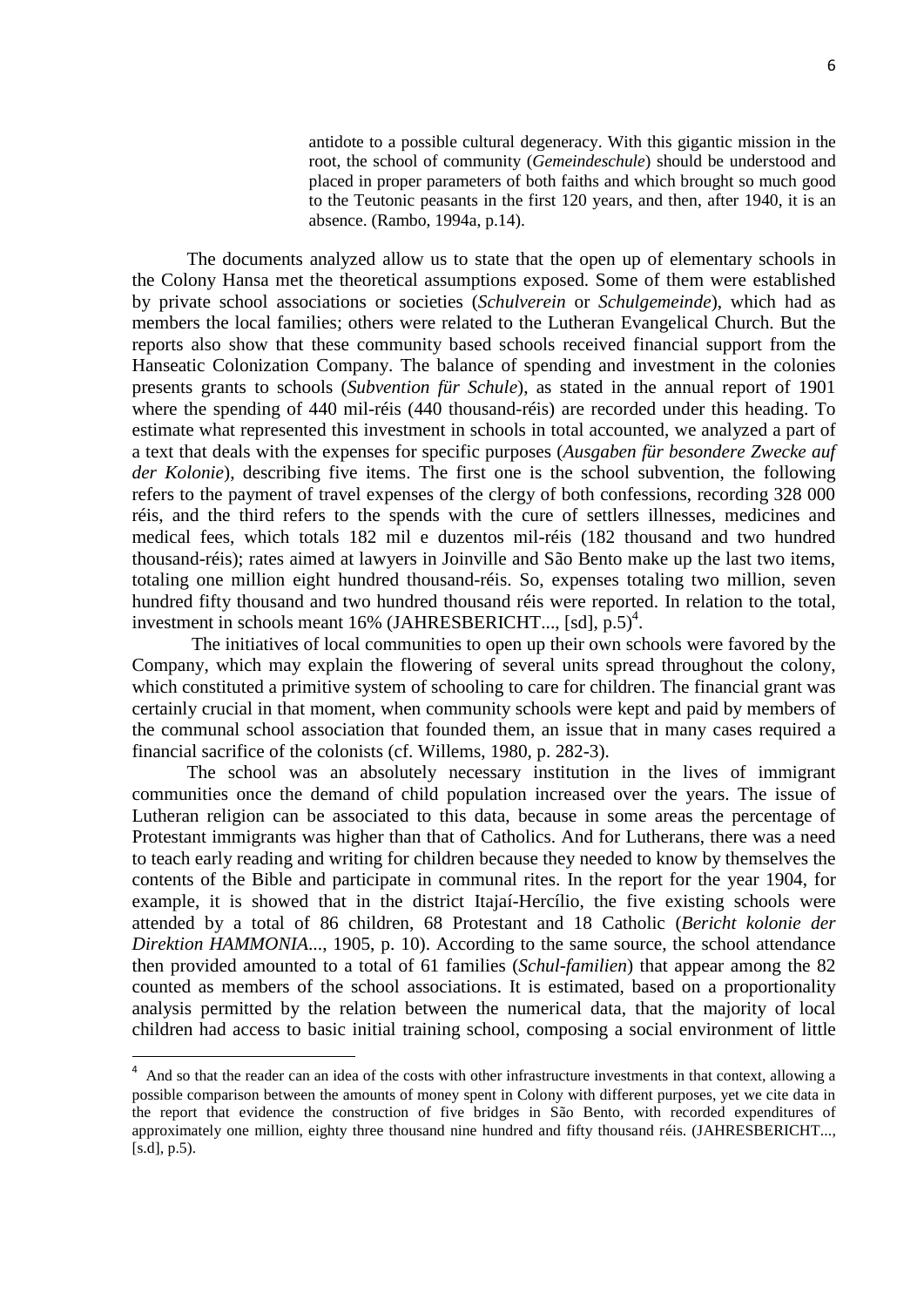illiteracy among immigrants. Other studies show that the value given to education by immigrants and the consequent composition of a network of schools linked to communities helped to eliminate illiteracy in the areas of colonization: "Due to these schools, when the nationalization campaign was triggered, illiteracy was eradicated in these communities, while in the rest of the country, it was over eighty percent" (RAMBO, 1994b, p.75).

The Hammonia school, whose teachers were Doctor Aldinger and *Fraulein* Lüderwaldt, was the only one who had two classes and three different sections; the other four schools - Sellin, Rafael, Bremen and Neu-Zürich - had only one class with three or four divisions concerning the students level, being conducted respectively by teachers Krämer, Heuer, Genné and Grage (*Bericht kolonie der Direktion HAMMONIA*..., 1905, p. 10). Therefore, all schools of that district were one-room schoolhouse type. And once in that small region there were at least six faculty members acting spreaded across the five institutions mentioned, we can only speculate whether existed domestic schools (*Hausschulen*), since there is no mention of them in the reports analyzed.

The close association between school (education) and the church (religion) was a characteristic data of some communities. In these, the entity responsible for founding the school was the evangelical community. This kind of collaboration was possible, in some cases, when the first pastors who arrived from Europe started to actuating as religious leaders and could act as teachers, since they were more literate than most of the population.

It is also interesting to note that there was a pedagogical concern of the direction of the colony with the functioning of educational institutions, showing that open up and maintain schools for the benefit of local people was, at the same level, the scope of Hanseatic Colonization Company and the settlers themselves. For this reason, it was created *Schulverband* Hansa, an association linked to the Company, at the same time as Doctor Aldinger was indicated by the community members as the first inspector (*Schulinspektor*). He also served as a teacher in a school district of Itajaí-Hercílio which served 32 children. Despite this finding, we did not find in the document body available, information about associationism in Colony Hansa, which could allow us to discuss common aspects to its collective school or even a possible organization of the faculty, as Rambo (1996) has shown the occurrence in Rio Grande do Sul from the foundation in 1898, the Association of Catholic Teachers<sup>5</sup>, with activity until 1938, which meant the pursuit of pedagogical and didactic unit for the German Catholic schools.

#### **Pedagogical practices in ethnic perspective: the classrooms**

1

In the analytical-descriptive treatment of this type of institution - German or German-Brazilian school, as some people prefer saying – we will show certain characteristics of their nature.

> The school organization was particularly important in the case of German immigrants. Even when attached to churches - Catholic or Lutheran - the German-Brazilian schools were organized in school societies (the *Schulvereine*), having common curriculum and common textbooks, and many teachers came from Germany. The largest number was primary schools, providing literacy in German... (Seyferth, 1990, p.53).

 $<sup>5</sup>$  According to Rambo (1996, p.20-1), legalization and formalization of association was found with the record of</sup> its statutes in 1907.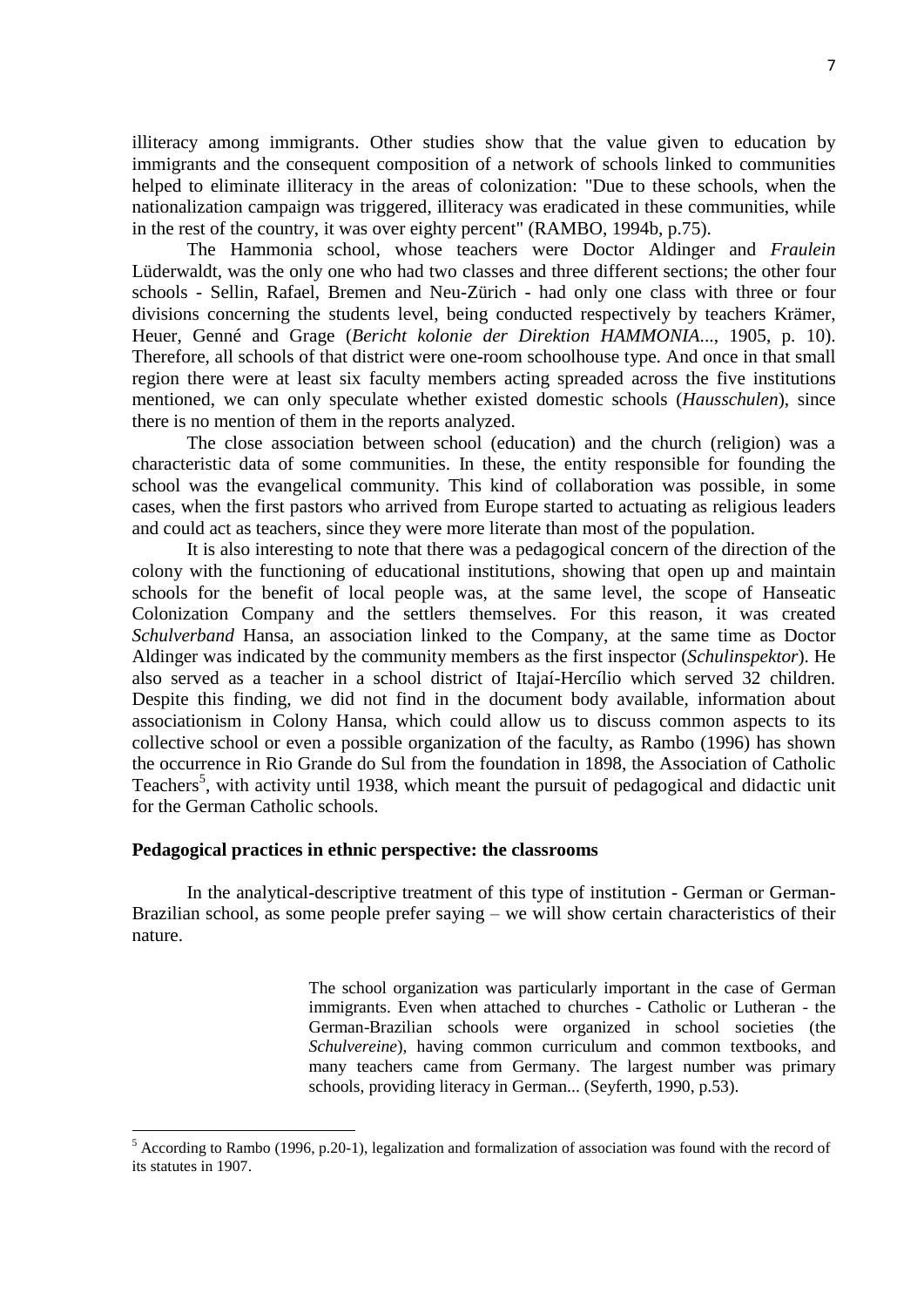In this research we highlight aspects of school activities in some reports presented by the teacher himself. These primary sources bring elements of the organization of school times and spaces, information about the curriculum, the teaching practices and student activities, even minutely describing didactic aspects. All this constitutes the central object for analysis, since they are rare historical records that detailed particulars of the pedagogical relations inside the classrooms of those institutions.

We start talking about the buildings that sheletered schools in those early days. Private buildings to house them were gradually built combining community efforts and the contributions offered by Hanseatic Colonization Company, since the reports mention its role in the financial subsidy. The process was temporary occupation of some other alternative spaces, and after the classes were transferred to headquarters built and designed to the school. For example, on the Road Paulo, the school society was founded in November of 1903 and classes were held in private homes until September 1904, when the school building was opened; the classes of school Road Isabel happened in a hut, though they had been intended four hundred thousand réis for a building that in 1904 had not been done yet, because the money was insufficient (*Bericht kolonie der Direktion HAMMONIA*..., 1905, p.21-2). This process coincides with the data provided by other research: "... the first step was probably a kind of "home school" where the family more interested in the education of their children took them and perhaps a few more kids in the neighborhood for lessons given in their own house" (Willems, 1980, p.280).

Due to the need to meet both, boys' and girls' needs, these schools were called simultaneous (*Simultan-Schule*). Generally the lessons were in one room and had one or two classes in turn divided up into 4 sections. Referring to the number of students and teachers, the annual report of the district Itajaí-Hercílio presents to its five schools, a total of 86 students attended for 6 teachers (*JAHRESBERICHT* 1904..., 1905, p.16). On the other hand, the school Hammonia, which began operating in 1902, had two classes and, therefore, was attended by two teachers. His school was also the largest association in the district to which it belonged, and the number of members of the school society was 25. The quantity of children attending was varied. In 1904, the school of Road Isabel was attended by 16 students; Road Paulo, 12; on the Road Bonpland and Humboldt 18 children were assisted (*AUSZUG*..., 1905, p 21-2.).

The number of students in schools was considerable when we take into account the statistics of arrival of immigrants to the Colony Hansa. According to the Company data, 103 people came in 1898; in 1899, other 331; in 1900, over 278 immigrants arrived; in 1901, they were 428; in 1902, there was a large increase, 945 immigrants are accounted (*PROSPEKT*, 1902, p.1). In seeking to establish a ratio of the total local population, the number of schools set up and the amount of children who attended after the first six years starting with the founding of the colony, we see that it is significant, especially when compared to attendance in public elementary school existing in other parts of Brazil. It is interesting to note that the German immigration was a transit of families and therefore had both the children brought from abroad as those that would be born here.<sup>6</sup>

In some reports there is a transcription of texts written by the teachers themselves, with descriptions somewhat cursory. In the extract report on school activities in district Itapocu - *Auszug aus den Schulberichten im Bezirk Itapocu pro 1904*, the text lets us know,

1

<sup>&</sup>lt;sup>6</sup> Birth rates at that time were considerable. Children accounted for the increase in production capacity of the family to face the hard rural work.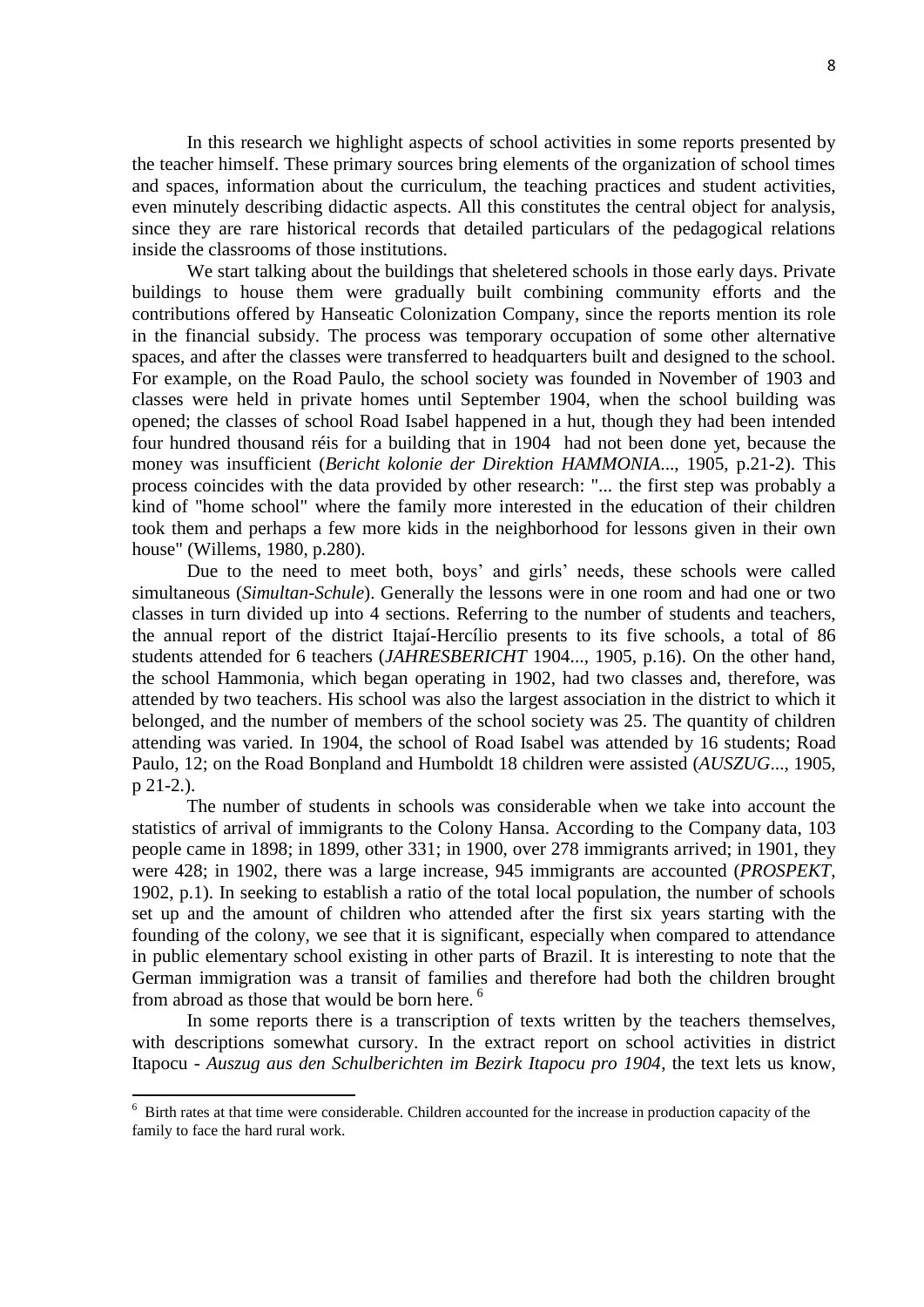for example, how was the school week organized (AUSZUG..., 1905). It brings a curricular schedule for the school of the central area of Humboldt (*Humboldt Stadplatz*), which began operating in April 1899 and served 25 children in care of teacher Paul Behrens. Classes were held from Monday to Saturday between 8 to 12 p.m., to two classes. The table shows the time distribution of lessons each day during a week and then details the contents which were dealt with in the current language that correspond to the subjects of each school day. They were: Religion, Calculus (Mathematics), Reading, Dictation, Writing, World History, Portuguese, Natural History, Song, Hand Craft and Geography.

The curriculum arrangement allows some analysis. The Writing (in German) has been to teach four times. The proverbs and singing activities, which can also be seen as linked to the German language teaching strategies, happened twice in the weekly period. This way, schools contributed in forming an identity of immigrant groups, through a strategic function: "Leading role was played by the school, once primary school during the first generations of immigrants was given (of course with exceptions) in private schools, communitarian or not, in the language of origin" (Seyferth, 1990, p.82). In this sense, the school of immigrants met with an ethnic function through the socialization of children in their own language, which showed their belonging to an ethnic group.

In his report, Professor Moritz Haselhorst, from the school located on Road Isabel explains that teaching was in German and this was the main object of learning to read and write. He further states that used "easy reading" for Dictation. A reading book and the writing of letters were teaching resources used in the setting of linguistic content, as well as a grammar. And every morning there was a reserved time for the reading practice: at first, it was the teacher who read and then demanded a reading to each child; in the end, the reading was in chorus

In the second section the teacher also proposed read easily understandable texts, which were also explored in the Dictation. Then he used to write questions on blackboard and the students wrote down in the individual hand boards, where they should answer the questions in writing, but keeping the books closed<sup>7</sup>. At this stage, according to the professor, most children already wrote with pencil and blackboard paint. And a beautiful writing was required, once children exercised calligraphy. In the third section they counted with the help of a workbook ("cartilha", in Portuguese, a kind of primer or ABC-book), in which they should practice reading, writing and calculation. In the singing moment, they sang German folk songs (*AUSZUG*..., 1905, p 21-2).

In the description that Professor Richard Schulze made to report his school on Road Paulo, signalized a really different curricular organization: the requirement of written in Latin on the side of German written. In this case, first the children had to copy on their individual hand boards and after deemed suitable, went on to write on paper. According to the analyzed

<sup>7</sup> The single hand board, called *Tafel* was a small board generally made of slate, on whose surface a kind of pencil, chalk or coal could write. The written text was easily erased. While other teachers of the time like Paul Behrens, Moritz Haselhorst and Wilhelm Herrmann have described aspects of school activity involving writing and reading, the mention that Professor Richard Schulze does about writing on different media content is unique in the document body examined: "*Schreiben und wird im deutsche Schrift Inteirische geübt, im ersten Schuljahr und auf der Tafel später auf Papier*". For this reason, we cannot make precise statements about the existence and movement of individual hand boards inside the communities. However, in another study we conducted on the basis of oral memory of elderly people in that region of Santa Catarina occurred speeches referring to the use of *Tafel* remaining schools in the former colony during the 1930s. The paper was a scarce commodity in those circumstances. And indeed, in the documentation reviewed, there are no references to notebooks (school exercise books), only the primer (*Fibel*), the atlas and the Reading Book (*Lesebuch* ), which are clearly printed on paper.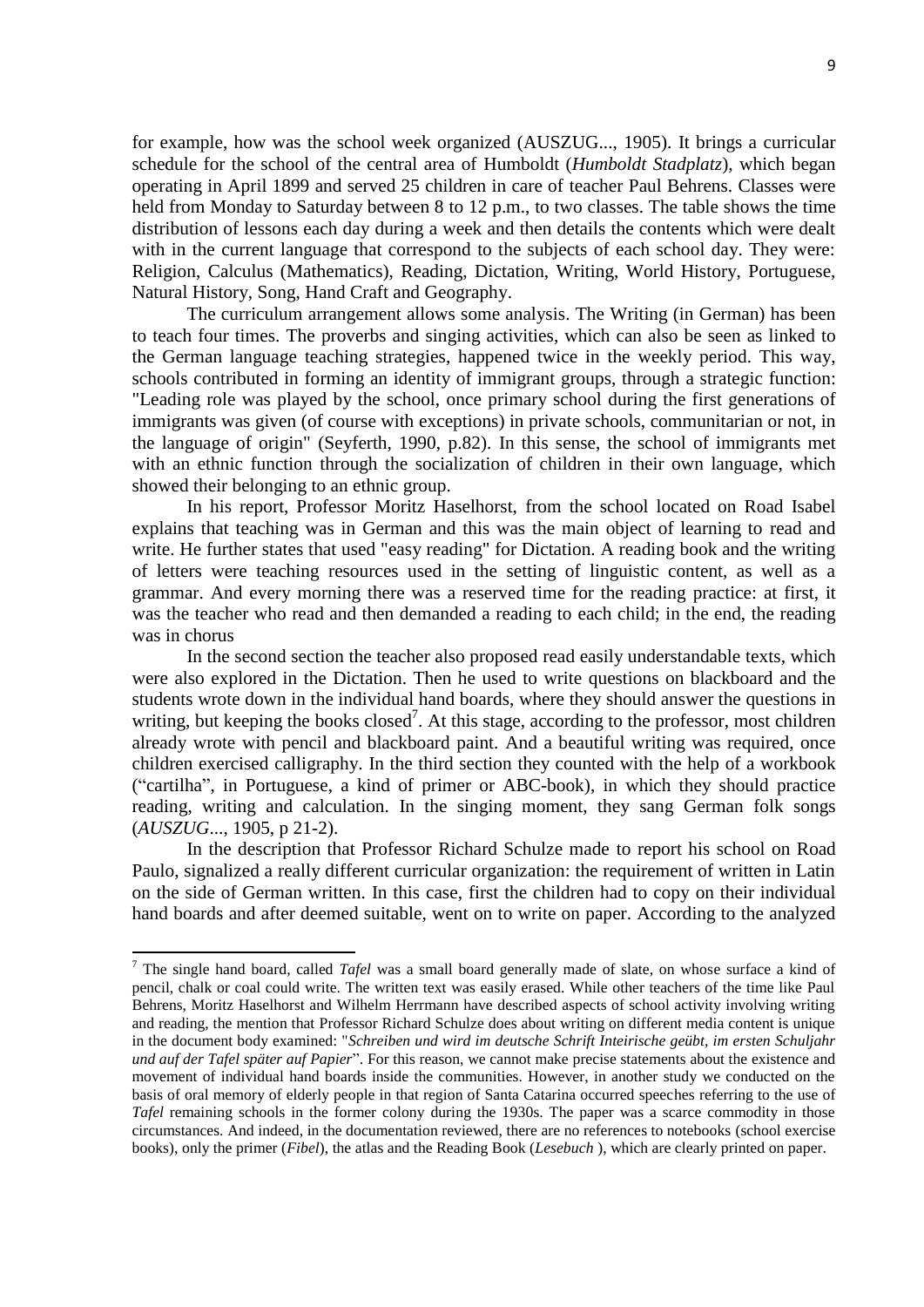text, both the first and the second session the students practiced reading with the help of a particular book (*AUSZUG*..., 1905, p 22).

Several teachers' reports bring the same details of activities in each school, in the classes and sections that were subdivided. In the report the direction of Hammonia 1904, we find another detailed description of the subjects and their curriculum distribution. Reading, item considered essential, was present in four sections. The object was to study the German language, but in the second and third sections they also learned Latin. Learning to read was made with the use of primers and texts of letters. Students should read aloud, which was an exigency (JAHRESBERICHT 1904..., 1905, p. 18).

In the Writing subject children learned the German language. A common methodological strategy was that children from different schools wrote and exchanged small letters among them. So, they learned to elaborate small sentences. There are several references to syllabification as a methodological resource associated with the desired learning. But it was not enough just write correctly: you had to write beautiful, presenting a harmonious manner (*Schönschreinben*). The handwriting – calligraphy - was a key requirement from the first section.

Even with reading and writing, there was the German Language Teaching (*Sprachlehre*) as a separated subject for all students in the four sections. In this lesson, in the first grade the teacher should follow the instructions in the primer. In the second section, it was explained the singular and plural of the terms, demanding copies and reading. The students in the third section learned to differentiate gender, hyphenation, intonation in reading (strong and weak syllables) and verb conjugation. There were several linguistic exercises. Some childhood readings that had titles like Dog and Cat, The Toad, The Lazy and the Sower, for example were cited. In this sense, we realize that the nature of the texts of the reading books was the same of children's school literature of the time, containing not only sought to fix the writing of the terms, but had certain moralizing content (JAHRESBERICHT 1904..., 1905, p. 19).

In the last year of school, children studied the principles of grammar and syntax of the German language, with verb conjugations considering the times and the person. Poetry was also used as a teaching resource. The readings were more complex and established relationships with general knowledge, as noted in the title The Lion of Florence. Singing was practiced in the upper three sections, comprising both popular songs and integrating the religious liturgy. Singing helped in idiomatic learning, but also served to instill cultural values and preserve ethnic identity grounded in the subject of German. Some song titles suggest so: I have a buddy (*Ich hatt' einen Kameraden*), Who will be among the soldiers (*Wer will unter die Soldaten* ) and Then take my hand (*So nimm denn meine Hände*, proposed as a Christmas song) (JAHRESBERICHT 1904..., 1905, p. 19)<sup>8</sup>.

Reports on the use of the German language in those classrooms confirm its centrality as an element of communication between subjects and as an object of learning, emphasizing the linguistic factor of social relations as the main responsible for the characterization of the school as a social nucleus of ethnic relations production.

<sup>&</sup>lt;sup>8</sup> In the original text of the report it is written about the singing in two voices, listing some songs and words for Christmas: "Singing: Wie II; dazu: "Ich hab' mich ergeben" (zweistimmig or two voices); *Uwe Bögel* (*zweistimmig)*; [...] *Weihnachtslieder*: "*So nimm denn meine Hände*", "*Es Klappert die Mühle*". In an evangelical hymnbook we found the song *So nimm denn meine Hände*, authored by Julie von Hausmann, in the division *Geistliche Volkslieder* (Popular Spiritual Songs), subdivision *Das Leben christliche* (Christian Life) under the number 369. (cf. Evangelisches Gesangbuch Sao Leopoldo:. Rottermund & Co., [nd].).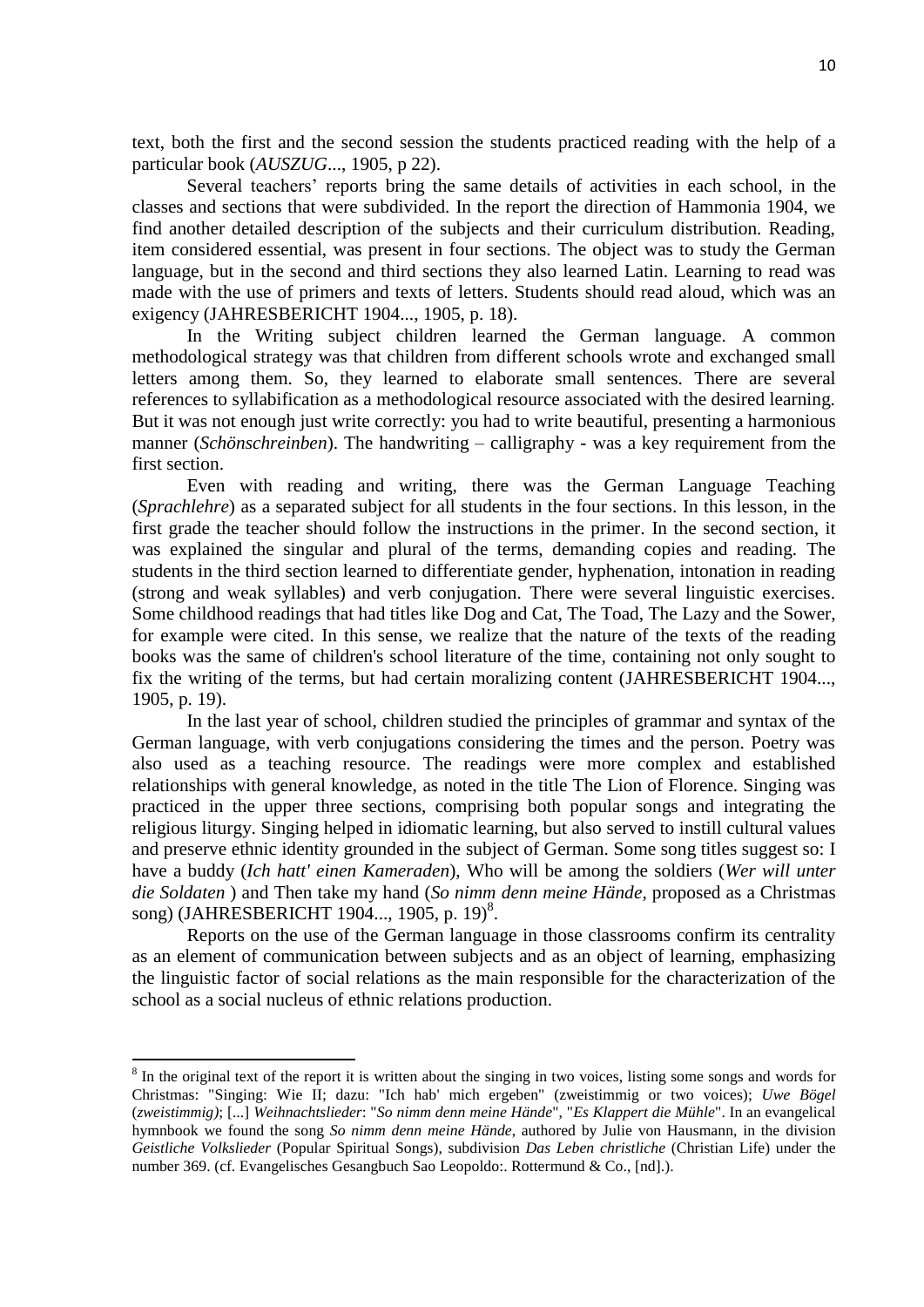By highlighting the issue of ethnicity in relation to language, Appel and Muysken (1996) discuss different studies with the same focus. One of the statements that we rescued is the one in which the ethnic aspect is associated with language and group identity:

> All that differentiates one group from another is the group identity. Although there are no fixed criteria, a group is considered a specific ethnic group with ethnic identity when it is sufficiently different from other groups. [...] All the Spanish speakers living in the U.S. and, moreover, come from Mexico (often called Chicanos) clearly constitute an ethnic group. They have their own language and that makes them an ethno linguistic group. "(Appel and Muysken, 1996, p.24).

Among the studies that show the relationship between language and ethnicity, it is cited the work of Fishman, for whom "...language is the symbol par excellence of ethnicity "(Ibid., p.26). Appel and Muysken present language as the mainstay of a whole range of social relations of ethno-cultural background:

> The importance of language is amplified by the fact that is used to hold other ethnic experiences. We talk about all kinds of cultural or ethnic issues and activities, and, therefore, the language has to do with them. A kind of associative loop is created. Relevant cultural elements, types of costumes, ritual aspects of weddings, etc., find expression in the language, and sometimes even believed that could not be expressed in another language. (Ibid., p.26).

Such kind of analyzes confirm our assertions about language as an ethnic indicator: it permeated the educational practices and remembered the sense of belonging to the same historic heritage, so much important in sharing the elements of foreign culture in its material and symbolic bases. Under this point of view, the German school served concurrently to the dynamics of cultural production and reproduction that were associated with the construction of identity processes in relations between the "aliens" and Brazilian society groups. According to Kreutz (1999, p.80): "This means that the process of ethnicity, or ethnic group, competes in the constitution of subjects and groups. It is a constituent element of social practices and at the same time, the social practices will constitute ethnic reconfiguration."

The conflicting aspects associated with social relations that immigration has generated found a place in primary school organization of German schools. In support of this argument, we bring an ethnic data based on the language issue for debate: the presence of only foreign cultural content based curriculum, put in check by the fact that there is a preoccupation with dominium of the Portuguese language among immigrants. We emphasize, first, the existence of a subject destined for teaching Portuguese (*Portugiesisch*), which appears in two periods of time during the week in the syllabus of school *Stadplatz* Humboldt. This fact brings up the polemic about not using or even contempt for our language in German schools, pointed out in several studies as a characteristic of this type of institution. This aspect would later be attacked by the educational policies of nationalist background throughout the first decades of the twentieth century, especially in the New State (cf. Pandolfi, 1999; Santos, 2008). If the classes were taught in German, determining this typical characteristic of *Deutschen Schulen*, the arrangement of disciplines in that old colonial school nucleus called attention to the fact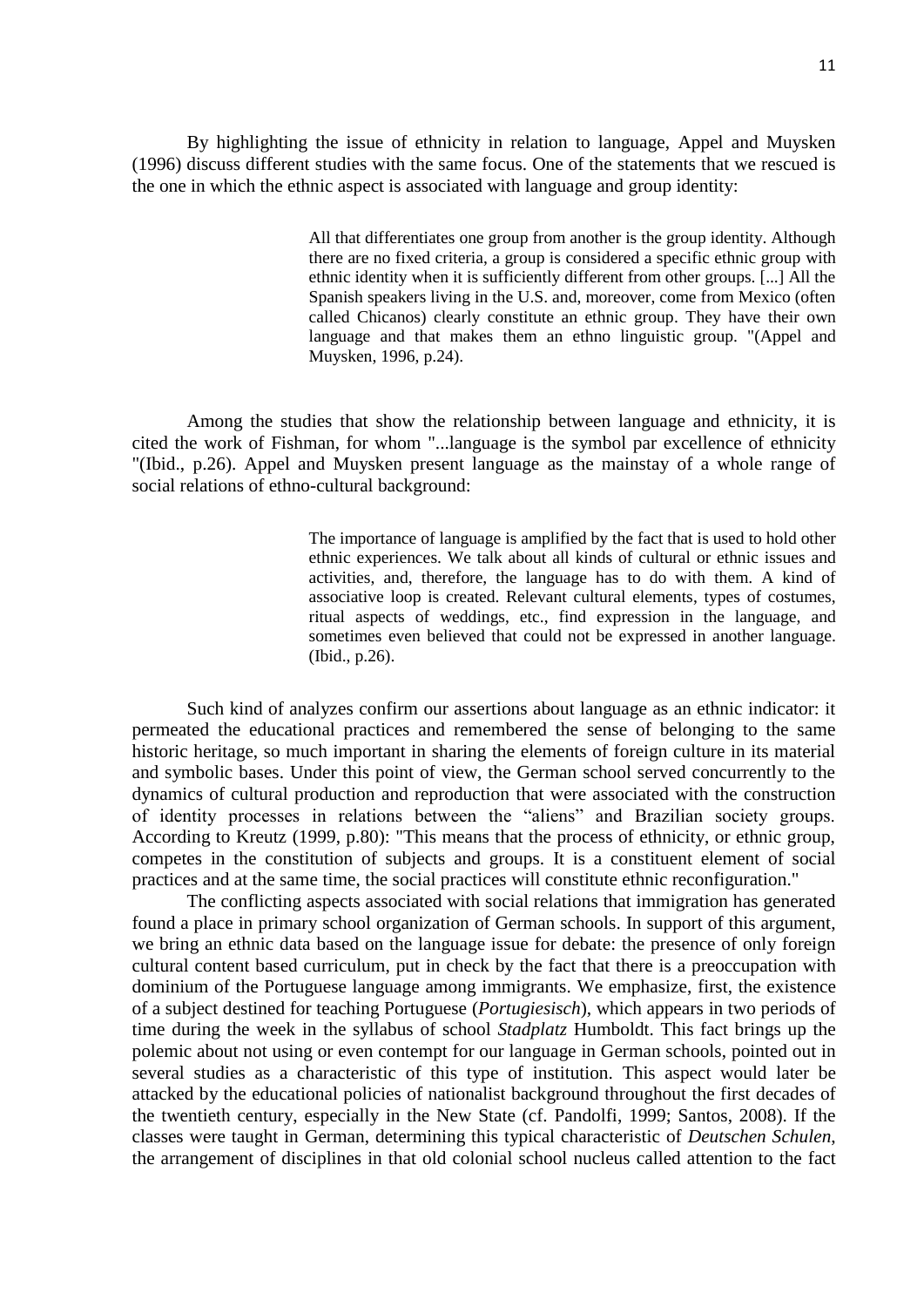that there were also institutions where the need to know the national language was taken into account from the beginning! That is, these schools teachers and students spoke German, a language that was also the object of learning reading and writing. The teaching of Portuguese could meet the needs of daily life. In spite of the existence of a possible obligatory legislation that, at the time, would compel the teaching of national languages in primary schools, we believe that due to the geographical isolation of the colonies hardly such a determination would be the factor that would lead to insertion of Portuguese among the subjects studied in these locations. However, the teaching of Portuguese faced the difficulty of the lack of teachers in the colonies that dominated the Brazilian national language. Rambo (2003, p.80) reminds us: "The biggest problem was composed by the teachers because they themselves, in most cases, poorly dominated the Portuguese."

Also on teacher report on school activities in Hammonia stated that last year there was a discipline Portuguese (*Portugiesisch*), which shows concern for their everyday use in children's education , because children were in the midst of Brazilian society (*Jahresbericht*  1904 ... , 1905, p.19). It is feasible; therefore, argue that there may be some generalization when he states that in German schools the curriculum was focused exclusively on content related to foreign cultures. The study of these schools located in this region of Santa Catarina in the late nineteenth century and the middle of the next century, explains the coexistence of cultural database of German or European) and Brazilian origin, at a time when the political and social pressures of nationalism and even the nationalist campaign focused on education did not acted yet. Our argumentation follows the direction indicated by the studies of Rambo (1994a, p.154-5), highlighting the inclusion of Portuguese in the curriculum of the "gaucho" communitarian schools, involving the pursuit of knowledge by the Portuguese language in immigrant communities to other data as motivators interest, patriotism and consciousness of the colonists themselves, the reasons of pragmatic nature that living with bureaucracy generated and the proved existence of a primer for the Portuguese (Portuguese talking know) learning. We understand that traverse the curricular organization of the German schools in the colony of Hansa necessarily involves the identification of an ethnic perspective, even when we focus on other matters. Next we deal with this aspect.

In the central school of Humboldt's Calculus was the most frequent activity, appearing 10 times in the week. It is noticeable, also, the value of reading, which was scheduled for six times weekly. The Natural History (equivalent to the modern science classes) appeared twice, while World History was only offered every Tuesday for an hour. The Hand Craft was a school activity held on Wednesdays and Saturdays. The quality of the proposed activities in this curriculum highlights the lack of treatment in Brazilian history.

Teacher's procedures described by Professor Moritz Haselhorst, from the school of Road Isabel reported that the first section he read excerpts on the Geography of South America and Brazil. In the Calculation lessons, the first section students practiced the four operations with decimals and accounts, what was required both in writing and orally. As for geography, the teacher explained that it was a discipline that still not intended special attention at this stage of schooling. In the second section the calculation using the four operations continued being trained. In Religion, the teacher would read a text first and then the students repeated all together. They studied the Ten Commandments and other passages of Holy Scripture, what was read in chorus and then they had to write them down in a small notebook. The biblical story began with the origin of life (*AUSZUG*..., 1905, p.21).

With the analysis of content and methodologies, we can realize in practice this German rural primary school emphasis on calculation and writing. These demands were associated with the presence of teaching materials like textbooks, grammars and reading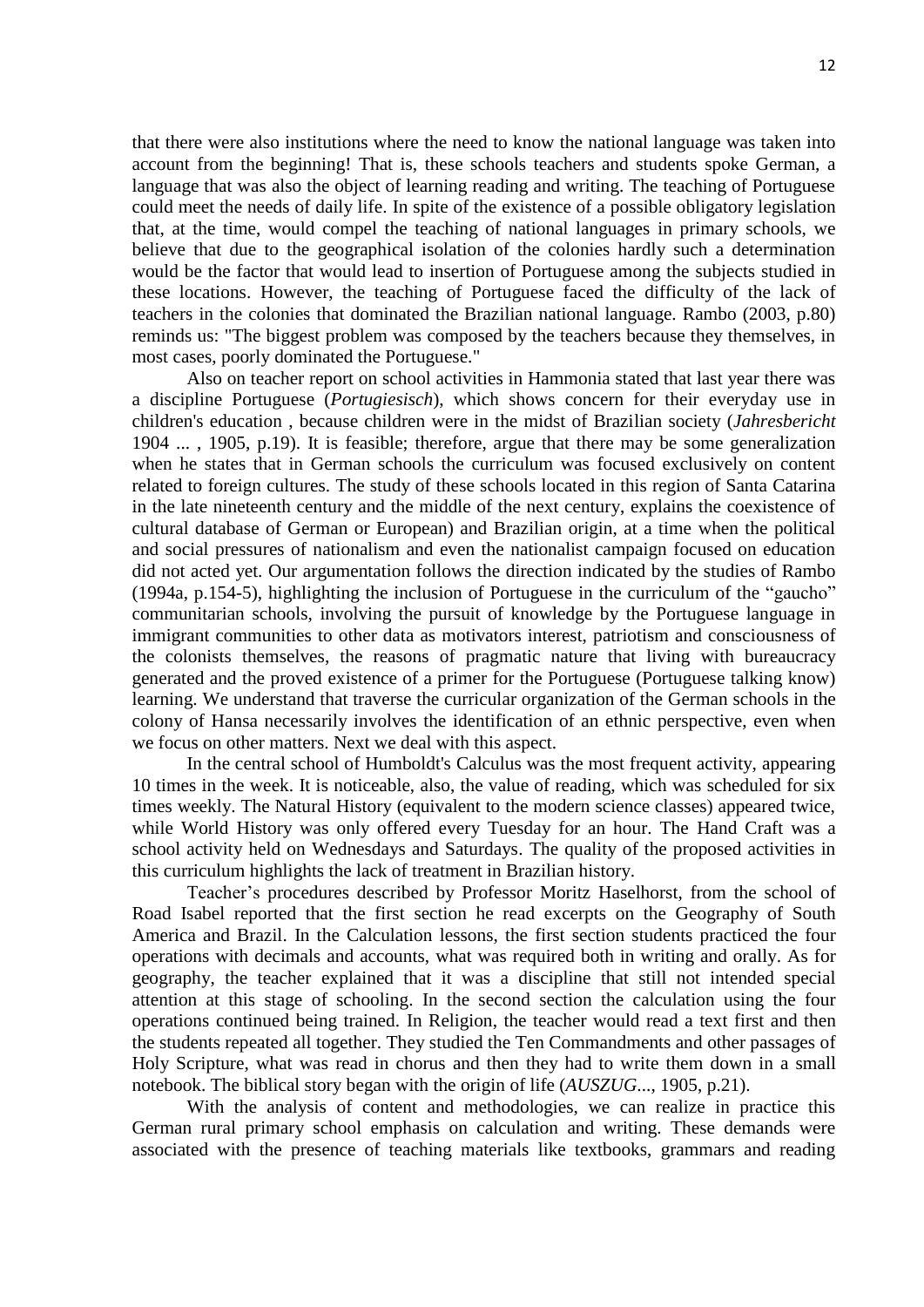books. It's also seen that religious education had a great level of importance. The teaching methodology was grounded in activities requiring repetition and memory, being a teacher centered practice.

In the description that Professor Richard Schulze, on the Road Paulo, made to report his school, there aren't any details about what was taught in each section. The subjects presented to be studied were: Religion, Writing, Mathematics, Reading, Singing, Geography and Language of Brazilian Earth (*brasilischen Landesprache*). Again, the account of the teaching activity drew attention to the concern with learning Portuguese. On Calculus was required in all kinds of accounts. According to the master, Geography lessons were given with difficulty, because there was no globe or atlas. At this school, which served 17 students, there was an assistant professor (Ibid., p.22).

In one of the schools of Hammonia, the calculus was studied in all sections as well as the lessons of religion. Interestingly, in the first section appeared religious education as a discipline of Prays or Praying (*Gebet*), which indicates that praying was also seen as an exercise in linguistic improvement. The science studies were made using the atlas zoo Leutemanns. The Natural History (*Naturgeschichte*) was a curricular component only for the third and fourth grades, in which they studied the three kingdoms (animal, vegetable and mineral). Curiously, alien content were mingled to the typically Brazilian content. Teacher said that the unique specimens of fauna and flora of Brazil were listed, such as birds (Kolibri, referring to the hummingbird or Jakutinga to the "jacu"  $-$  a king of bird) and other animals (Mico, for this kind of small monkeys). Domestic animals like the horse and the dog were also studied. Important plant specimens in rural life, such as corn, were also mentioned in the lessons. Gymnastics (*Turnen*) was among the subjects only to the last section. The report explains that students did exercises occasionally. But there aren't any details on the type of physical activity. Another particular subject quoted is the National History (*Heimatkunde*) in the third year, addressing the very locality where the school was located , the Valley of Itajaí (*Das Tal des Itajahy*) (BERICHT... , 1905 , p.19 ).

This shows that, in many cases, German schools focused aspects of Brazilian reality, that is, such issues were not undervalued as proclaimed nationalist ideas of the early twentieth century. Thus, in the fourth section was the discipline of history by addressing the discovery of Brazil and the constitution of the colony itself. The same happened with Geography (*Erdkunde*) that addressed aspects of Vale do Itajaí, state of Santa Catarina, Paraná and Rio Grande, along with more comprehensive content such as the various parts of the world, the oceans, the Americas and South North and Europe (Ibid., p.19). Thus, I these community schools elements of content were included, according to an analysis prepared on existing curricula in similar institutions within the territory of Rio Grande do Sul, comprised a set called "*Realia*", which fits in the treatment of things or were included real facts: studies on elements of nature and ecological environment such as animals (domestic and wild) and plants, or the Natural History and Geography (Rambo, 1994a, p.138-9, 142).

As a contribution to the development of an analytical and comparative perspective between the various elements of school organization in the context of German immigration, we rescued other data on the care of the curriculum of the schools of the state territory, allowing the finding of disciplines similar to those institutions colony of Santa Catarina:

> The Association of Teachers, directly responsible for didactic and pedagogical organization of schools, assumed primary responsibility in 1900, at its general assembly in Bom Princípio (Rio Grande do Sul) that approved and adopted a common basic curriculum for all its schools... The general guidelines that should guide the system were established in it; it was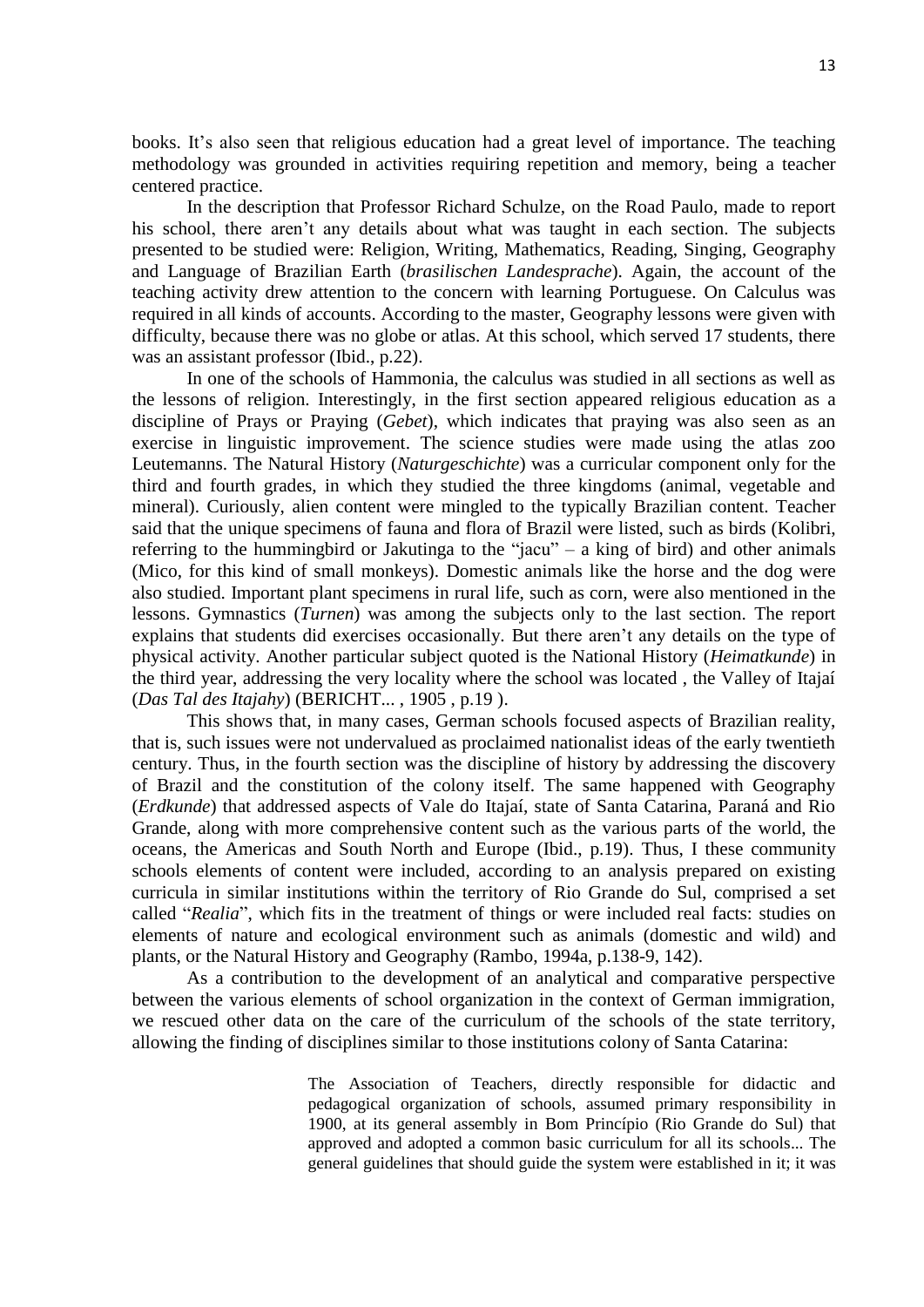drawn up a common line of educational and pedagogical procedures and introduced as a mandatory subject, besides the History and Geography of Brazil, also Portuguese. (RAMBO, 2003 p.80).

We agree with Kreutz (1999, p.80) when reiterates the conclusions of the schooling process and ethnicity:

> The basis for the recognition of ethnic as a constituent element of social dynamics possibility is the perception of the multiplicity of cultures, being in constant relational process or installing itself more strongly in a specific culture, it has in its cultural dimension, the triggering shaft meetings and interactions that are reflected in their educational process.

Observed components of the didactic and pedagogical activities for German schools located in rural Santa Catarina Hansa colony from 1897, we can see the specifics of content and school activities. Although considering that training and way of acting of every teacher to put into action their personal skills and knowledge can be particularized the nature of educational action in each institution, we understand those educational activities as elements of social practice whose relational issues expose its ethnic content.

### **Final Thoughts**

In the opening speech of the First Colloquium of Teuto-Brazilian Studies, held at the Federal University of Rio Grande do Sul, in 1963, Gilberto Freyre noted:

> The German presence in Brazil would bring a new aspect to the Brazilian formation, [...] Giving new ethnic and cultural content to these forms, it is true, but interacting with what was already transregionally Brazilian in the sense of being forms of organization predominantly familial and even patriarchal of society or cohabitation ... (Freyre 1966, p.19).

Analysis of the reports of the Company management Hanseatic Colonization reveals the pedagogical activities in rural primary schools located in Hansa colony, founded in Santa Catarina in the late nineteenth century. The opening of communitarian schools to the care of the children of German immigrants, with the erection of buildings and the development of a differentiated curriculum, meant the insertion of new formative cultural elements in southern Brazil, as theorized Freyre. It also served to the historical constitution of an ethnic identity.

The proposal argumentation supports the peculiarity of these southern fringes schools. Converges with elements of analysis presented by Rambo (2003, 1996, 1994a), which, even if focusing gauchos scenarios help us ratify that similar and different historical circumstances existed when comparing the processes of creation and transformation of schools effected contemporaneously, in Santa Catarina and Rio Grande do Sul, during the German colonization.

One common character inspired the emergence of schools in immigrant communities from both southern states. However, in the case of the Colony Hansa, there is the need to consider its relationship with the Company Colonization and the role of management in the enterprise, factors that did emerge from other elements in the relations between the settlers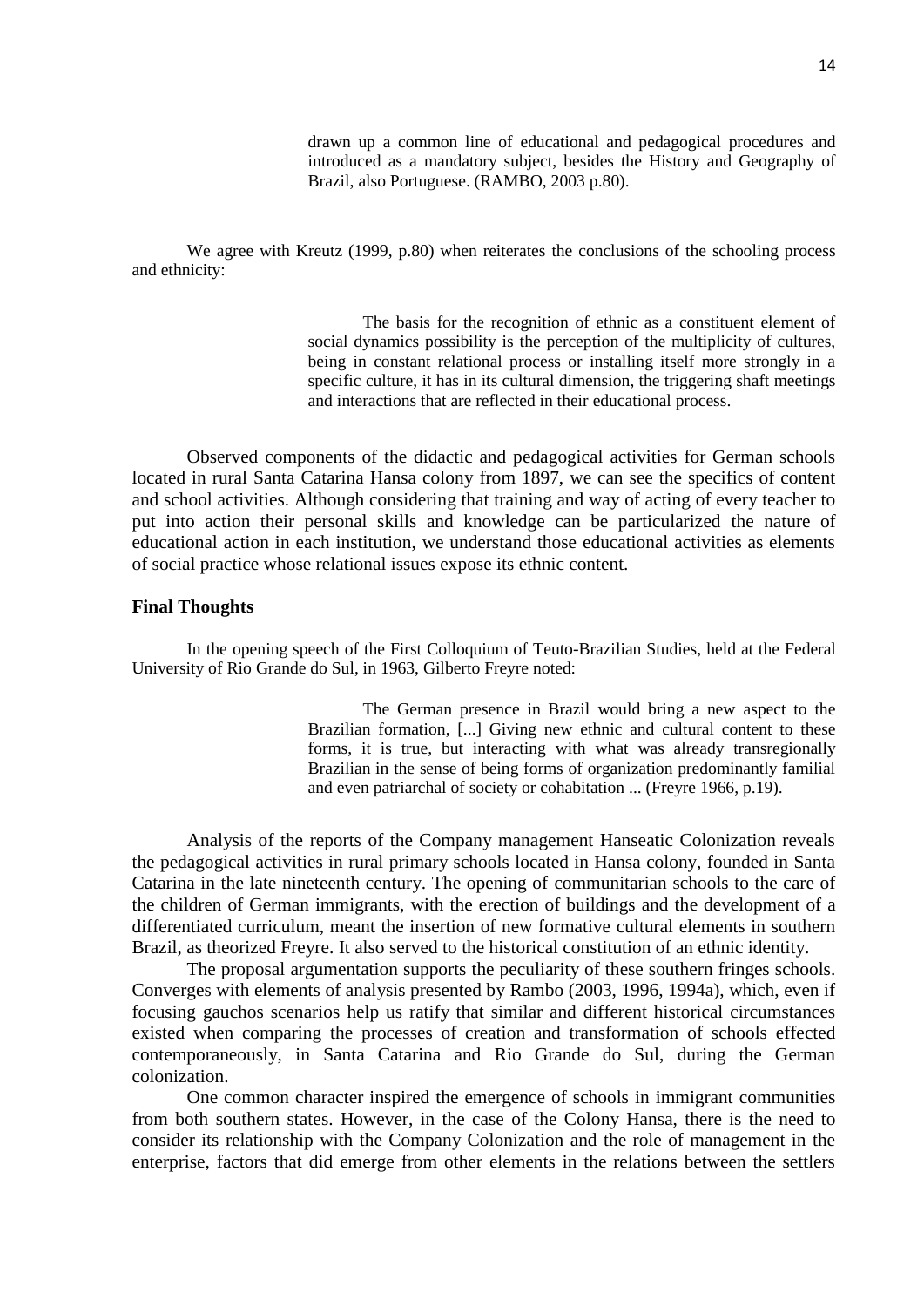and the Brazilian government, according to commercial mediation in the process of occupation of those lands of Santa Catarina.

Investments in community schools, related in the reports, can be taken as peculiar on studies that showed the absence of government action in the field of school education. Reports on educational practices characterize them as "German schools" on the nature of the proposed elementary school that there were developed, parameterized in relational processes engendered ethnic nature of contacts between subjects and groups of immigrants and Brazilian society.

Implanted in an area of colonization in Santa Catarina occupied by German immigrants from 1897, under the tutelage of German commercial enterprise, in these schools was historically developed an educational activity whose peculiarities were teaching in a foreign language and a centralized curriculum proposal in language learning and of German culture through the disciplines of Reading, Writing, Poetry, Singing, Religion and even Latin. However, we found that there were other elements that addressed national curriculum, Brazilian aspects, such as the Portuguese and the National History. The calculation was also seen as an essential matter in the elementary education of children in these institutions. Regarding to the curricular aspects, the study allowed distinguishing commonalities between activities in Santa Catarina schools and those detailed by Rambo (1994a). Among others, for example, it was found that in the linguistic field there was an emphasis in the teaching of German language and in their school and everyday uses, which emphasized their ethnic character, beside the presence of the Portuguese language; singing was practiced, too. The calculation was a prominent and anticipated treatment of those contents grouped under the name of *Realia*, dedicated to the treatment of the elements of nature and the ecological environment, the Natural History and Geography.

Considering the educational practices housed by those rural primary schools in areas of Santa Catarina German immigration, we can confirm that, at least in its early years of operation, these institutions remained didactic and pedagogical aspects that characterized them as typical expressions of the phenomenon of German schools - *Deutschen Schulen*, a particular historical moment in the development of Brazilian education. In these immigrant communities, with the absence of public institutions, the German schools attended the specific social purpose of providing primary education, backed up by a set of educational practices that merged those foreign cultural aspects to the ones of the Brazilian context.

Investigations in the field of the history of educational institutions that focus on these historical experiences headquartered in Southern region of Brazil lead to uncover theoretical and methodological horizon through which these schools have shaped a scenario of development of social practices evidenced by historical activity as a nucleus generator of ethnic relations.

### **Bibliographical References**

APPEL, R.; MUYSKEN, P. *Bilinguismo y contacto de lenguas*. Barcelona: Editora Ariel, 1996.

DIÉGUES JÚNIOR, M. *Regiões culturais do Brasil*. Rio de Janeiro: Centro Brasileiro de Pesquisas Educacionais; INEP. 1960.

FREYRE, G. Discurso inaugural. In: COLÓQUIO DE ESTUDOS TEUTO-BRASILEIROS, I., 1963, Porto Alegre. *Anais do Primeiro Colóquio de Estudos Teuto-Brasileiros*. Porto Alegre: Gráfica da UFRGS, 1966. p. 17-20.

IANNI, O. *Raças e classes sociais no Brasil*. 2.ed. Rio de Janeiro: Civilização Brasileira, 1972.